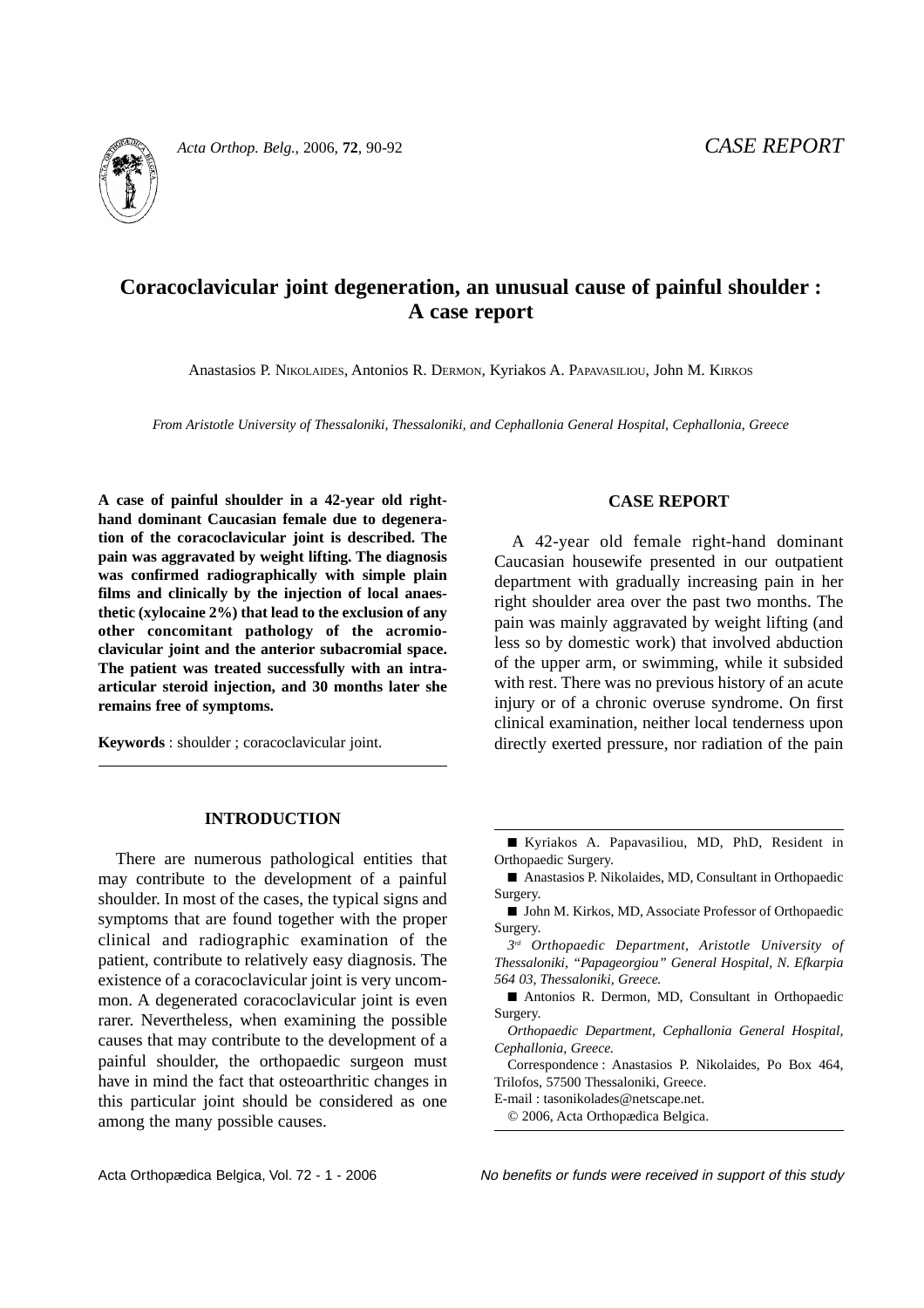

*Fig. 1.* — Standard antero-posterior radiograph of the shoulder. The coracoclavicular joint, with lipping of the articular surfaces and osteophytes, especially at the medial part of the coracoid process, is noticed.



*Fig.* 2.  $-CT$  scan at the level of the degenerative changes in the coracoclavicular joint that confirms the existence of degenerative changes in the articular surfaces.

to the ipsilateral arm were noticed. She had a full range of active and passive motion of the shoulder. Only active abduction over 110° was eliciting pain. Active and passive mobilisation of the cervical spine were painless and within normal range, while the radial and ulnar arteries were both palpable at the wrist. The symptoms were initially attributed to chronic supraspinatus tendonitis, and after administration of Nimesulide (100 mg BID) for a period of one week, the patient reported gradual improvement. About one month later, she returned complaining of recurrence of her symptoms, which usually manifested whenever she was carrying shopping bags with the 'suffering' limb from the local grocery store back home. On clinical reexamination, all symptoms and clinical signs remained the same but the radiographic examination revealed the presence of a unilateral coracoclavicular joint with articular facets on the conoid tubercle of the clavicle and the superomedial surface of the coracoid process of the scapula with osteophytes and signs of articular degeneration (fig 1). No signs of glenoid, subacromial or acromioclavicular degeneration were noted. A CT scan (fig 2) confirmed the presence of a degenerative diarthrosis between the lateral end of the clavicle and the coracoid process. In order to differen-

tiate the origin of the pain, we proceeded to consecutive injections of 1 ml of Xylocaine 2% under image intensifier control into the acromioclavicular joint, the anterior subacromial space and finally the coracoclavicular joint. The patient was asked to describe the characteristics of the pain 5 minutes after each injection. The results of these tests confirmed that the origin of the pain derived from the coracoclavicular joint. Following this, she received an additional injection of 3 mg Betamethasone into the coracoclavicular joint, which resulted into relief of the patient's symptoms. Thirty months later, at her last follow-up visit, she remains symptom free, while her shoulder movements are completely normal.

#### **DISCUSSION**

There are many causes that may lead to the development of a painful shoulder. Most of these pathological entities are usually accompanied by typical signs and symptoms that render diagnosis a relatively easy task (*1, 2, 6*). By reporting this case, we suggest that the (rare) pathological entity of a degenerated coracoclavicular joint should be considered as one among the many possible causes of painful shoulder. The existence of a coraco-